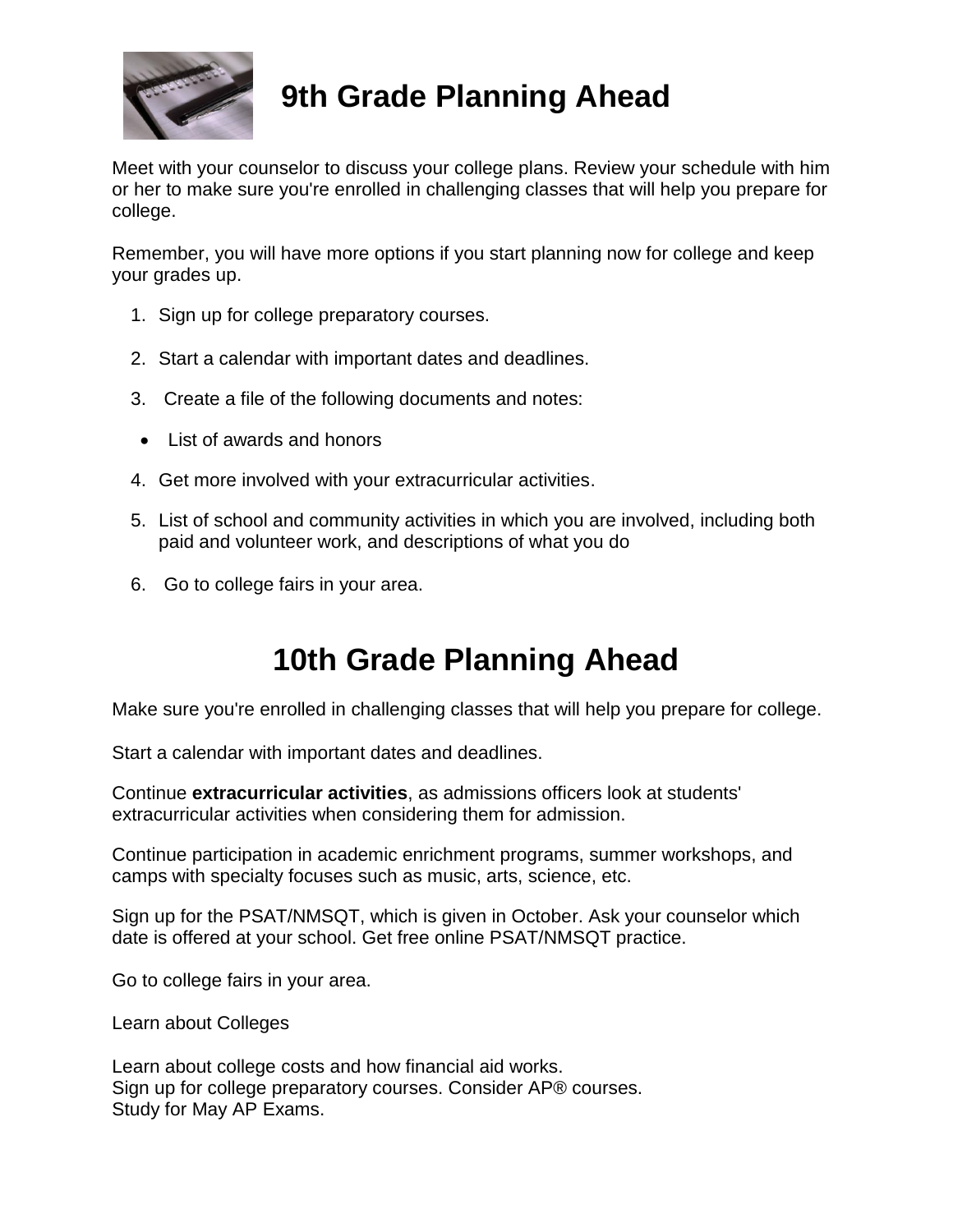

## **11th Grade Planning Ahead**

**August:** Obtain schedules and forms for the SAT Reasoning Test, SAT Subject Test, ACT, and AP Exams.

**September:** At school, sign up early to take the PSAT/NMSQT® in October.

**October:** Take the PSAT.

Start Your College Search: Your list of colleges should contain approximately 8-12 schools you are seriously considering. Start with you: Make lists of your abilities, preferences, and personal qualities. List things you may want to study and do in college.

Jumpstart your college planning by reading about majors and careers.

**November:** Review your PSAT results with your counselor, in order to identify your strengths and to determine the areas that you may need to improve on.

**December:** You will receive your scores from the October PSAT. Depending on the results, you may want to consider signing up for an SAT preparatory course.

**January:** Take Campus Tours online or in person to further narrow you list of colleges to match your personality, GPA, and test scores.

**February:** Visit the SAT Prep Center to take a free full-length official practice test and get a score and skills report.

Register for the March SAT and/or the April ACT Tests. It is a good idea to take your tests in the spring to allow you time to review your results and retake the exams in the fall of your senior year, if necessary.

You can take either the SAT Reasoning Test™ or up to three SAT Subject Tests™ on one test day. Plan your testing schedule carefully if you want to take both types of SAT®. See the SAT schedule of test dates and register online for the SAT.

#### **March:** Take SAT/ACT

If you are interested in taking any AP exams, you should sign up for the exams at this time. Scoring well on the AP exam can earn you college credit.

**May:** Take SAT Reasoning Test, SAT Subject Test and AP Exams.

**June:** Add any new report cards, test scores, honor, or awards to your file. Visit colleges, some have preview programs that allow you to visit their campus and stay in the dorms.

Take SAT Reasoning Test, SAT Subject Test and AP Exams.

#### **Summer Between Junior & Senior Years**

Review your senior year class schedule with your counselor. Challenge yourself with honors and AP classes and stick with sequences you've begun, in the languages, for example.

Plan summer activities early. Enrich yourself by volunteering, getting an interesting job or internship, or signing up for special summer learning programs.

Request applications from colleges to which you'll apply. Check important dates; some universities have early dates or rolling admissions. Consult the College Application Calendar and the Financial Aid Calendar for a basic idea of the applications timeline.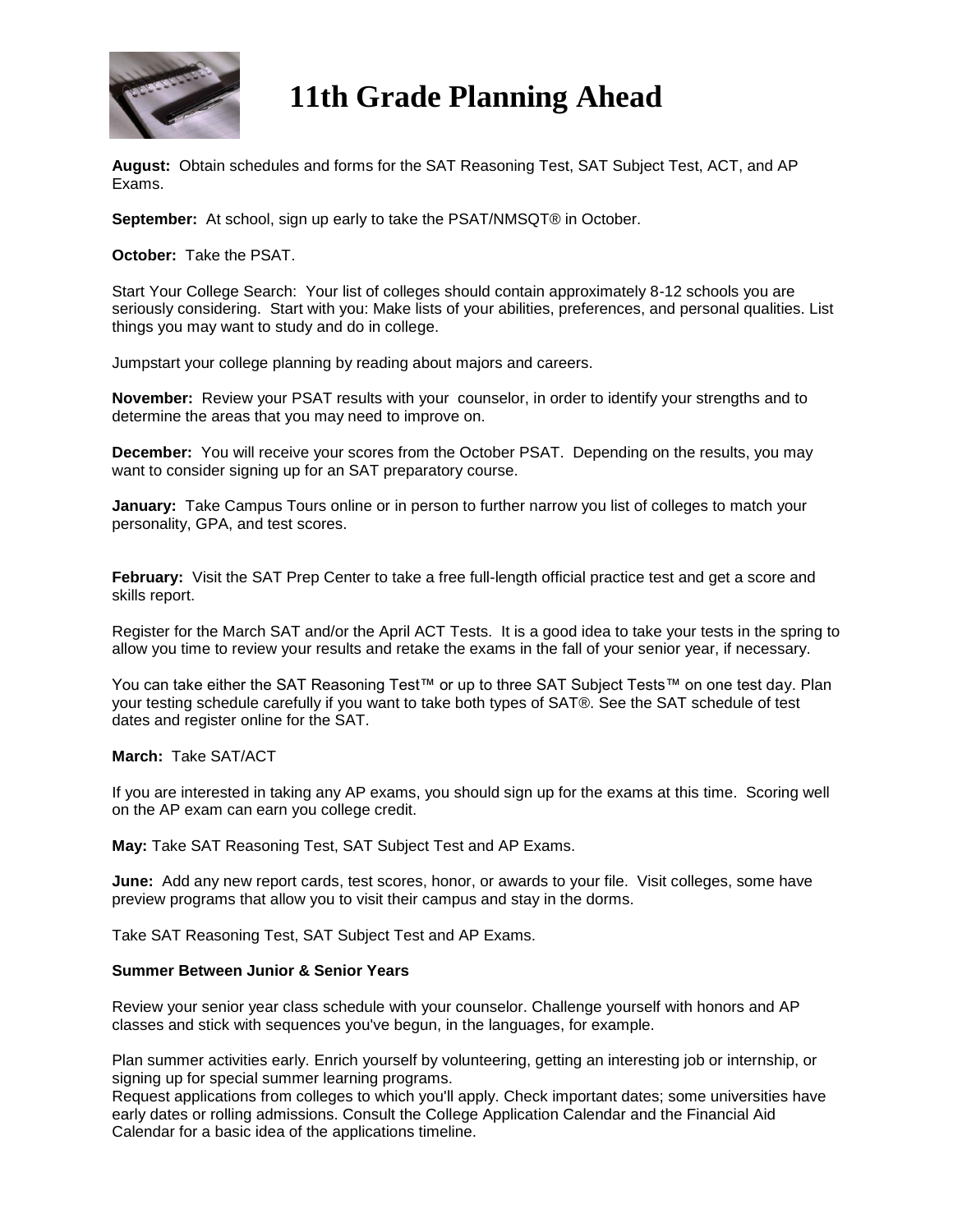# **12th Grade Planning Ahead**

#### **Make a master calendar and note:**

Test dates, fees, and deadlines

College application due dates

Required financial aid applications and their deadlines

Recommendations, transcripts, and other necessary materials

Your high school's deadlines for application requests, such as your transcript

Ask for recommendations.

Write application essays and ask teachers, to read first drafts.

Keep copies of everything you send to colleges.

Talk to your counselor about CSS/Financial Aid PROFILE® and learn about it with Completing the PROFILE.

**September:** Register for October/November SAT Reasoning Test, SAT Subject Test, and ACT tests.

Take another look at your list of colleges, and make sure that they still satisfy your requirements. Add and/or remove colleges as necessary. Narrow your list of colleges to between 5 and 10.

Give any recommendation forms to the appropriate teachers or counselors with stamped, college-addressed, envelopes making certain that your portion of the forms are filled out completely and accurately.

Most early decision and early action applications are due between October 1 and November 1. Keep this in mind if you intend to take advantage of these options and remember to request that your high school send your official transcripts to the college to which you are applying.

**October:** Make a final list of schools that interest you and keep a file of deadlines and required admission items for each school.

Take SAT and/or ACT tests. Have the official scores sent by the testing agency to the colleges/universities that have made your final list of schools. Register for December or January SAT Reasoning Test and/or SAT Subject Test, if necessary.

Begin writing (if you have not already started) any essays to be included with your applications.

**November:** Submit your college admission applications.

**December:** Early decision replies usually arrive between December 1st and December 31st. If you haven't already done so, make sure your official test scores are being sent to the colleges to which you are applying.